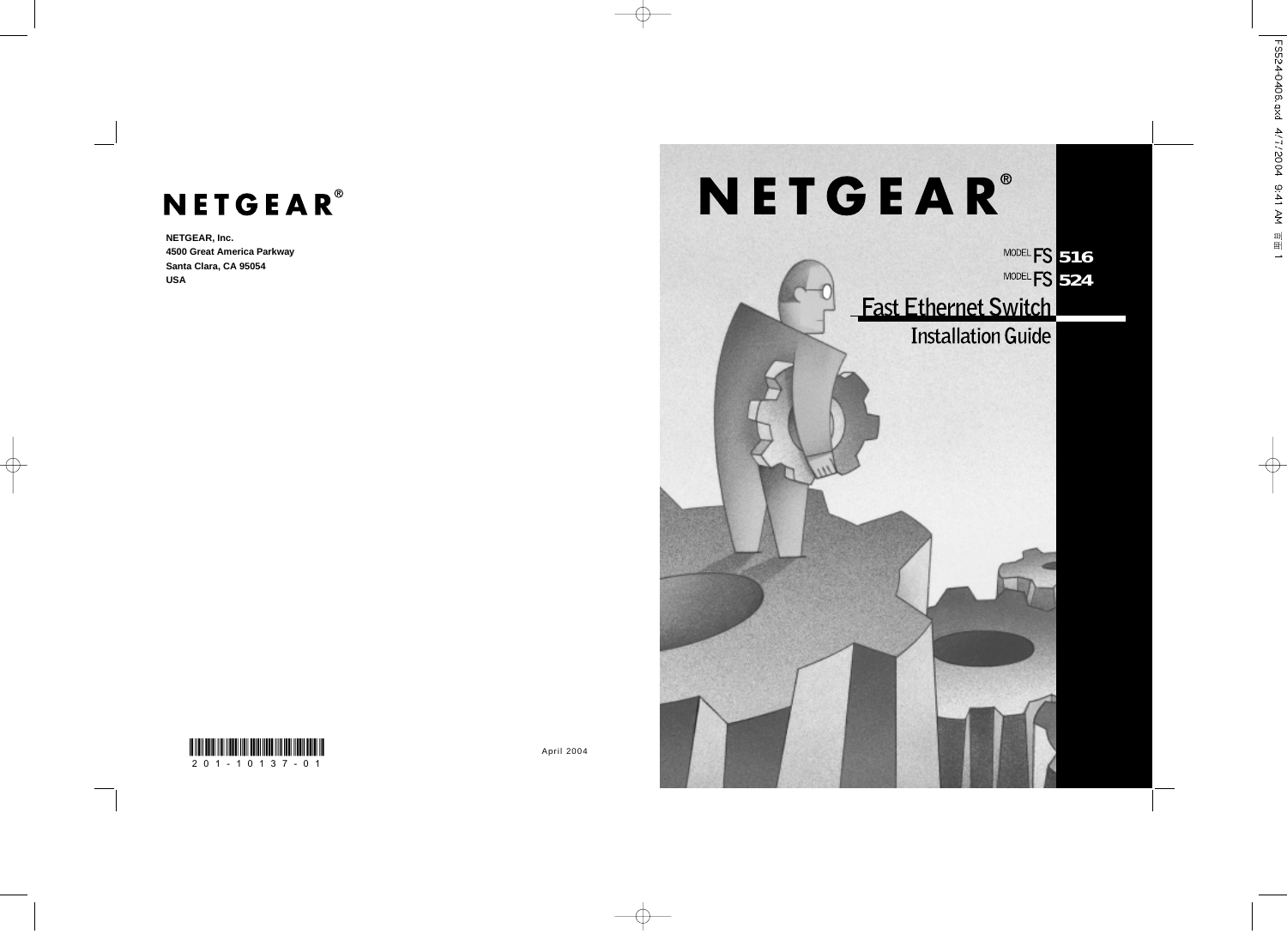

The NETGEAR® Model FS516 16-Port Fast Ethernet Switch and Model FS524 24-Port Fast Ethernet Switch provide you with a lowcost, high-performance network solution and are designed to support power workgroups operating at either 10 megabits per second (Mbps) or 100 Mbps.

Ethernet switches provide private, dedicated, 10 Mbps (or 100 Mbps) capacity to each connected PC/server or hub/workgroup segment, which is significantly higher than in a shared environment. The higher bandwidth enables the use of applications such as multimedia, imaging, video, or high-performance client-server functions among users who are spread out over the network.

With both the Model FS516 switch and the Model FS524 switch, improvement is accomplished very easily, with no change to the desktop (the network interface cards or software and the network wiring). As a result, the performance upgrade and the applications it enables are obtained very quickly and at a low cost.

# **Features**

The Model FS516 and Model FS524 switches have the following key features:

- Sixteen (Model FS516) or twenty-four (Model FS524) automatic speed-sensing (autosensing) 10/100 Mbps Ethernet ports to provide fast information exchange, resource sharing, and client or peer-to-peer communication using simple Category 5 unshielded twisted pair (UTP) cable
- Automatic address learning function to build the packet- $\bullet$ forwarding information table

The table contains up to 4,000 MAC addresses; that is, the switch can support networks with as many as 4,000 devices.

- Autosensing full- or half-duplex mode, with N-way negotiation
- Full-duplex mode doubles throughput of point-to-point connections by letting individual ports transmit and receive concurrently when the other end also supports full-duplex mode. The default is half-duplex mode if the connected device does not support autonegotiation.
- Wire-speed filtering and forwarding to provide a "traffic cop" function by directing traffic to the appropriate route without slowing down the traffic
- Store-and-forward forwarding node to minimize erroneous packets on the network
- Half-duplex back pressure
- Easy Plug-and-Play installation with no software to configure,  $\bullet$ which saves time and minimizes the potential for configuration errors
- Auto Uplink™ in all ports to make the right connection
- Protocol independence and compatibility with all common protocols such as TCP/IP, NetWare, DECnet, and Microsoft Networks
- Monitoring of individual port status by vista RJ-45 network ports  $\bullet$ with built-in LEDs





Verify that your package contains the following:

- Model FS516 or FS524 switch
- Rubber footpads for desktop installation
- Rack mount kit for 19-inch rack installation
- Warranty / Support Information Card
- Power cord

# **Product Illustration**

**Front Panel**

 $\bf o$ 

The front panel of the Model FS516/FS524 switch contains the following LEDs that correspond to each network port located on the switch: Rx/Tx/Collision, Power, and 100 Mbps. Each vista RJ-45 network port has its own Link LED (located at the top left corner of each 10/100 Mbps port) and full-duplex (FDX) LED (located at the top right corner of each 10/100 Mbps port).

Front Panel of the Model FSS16 Switch

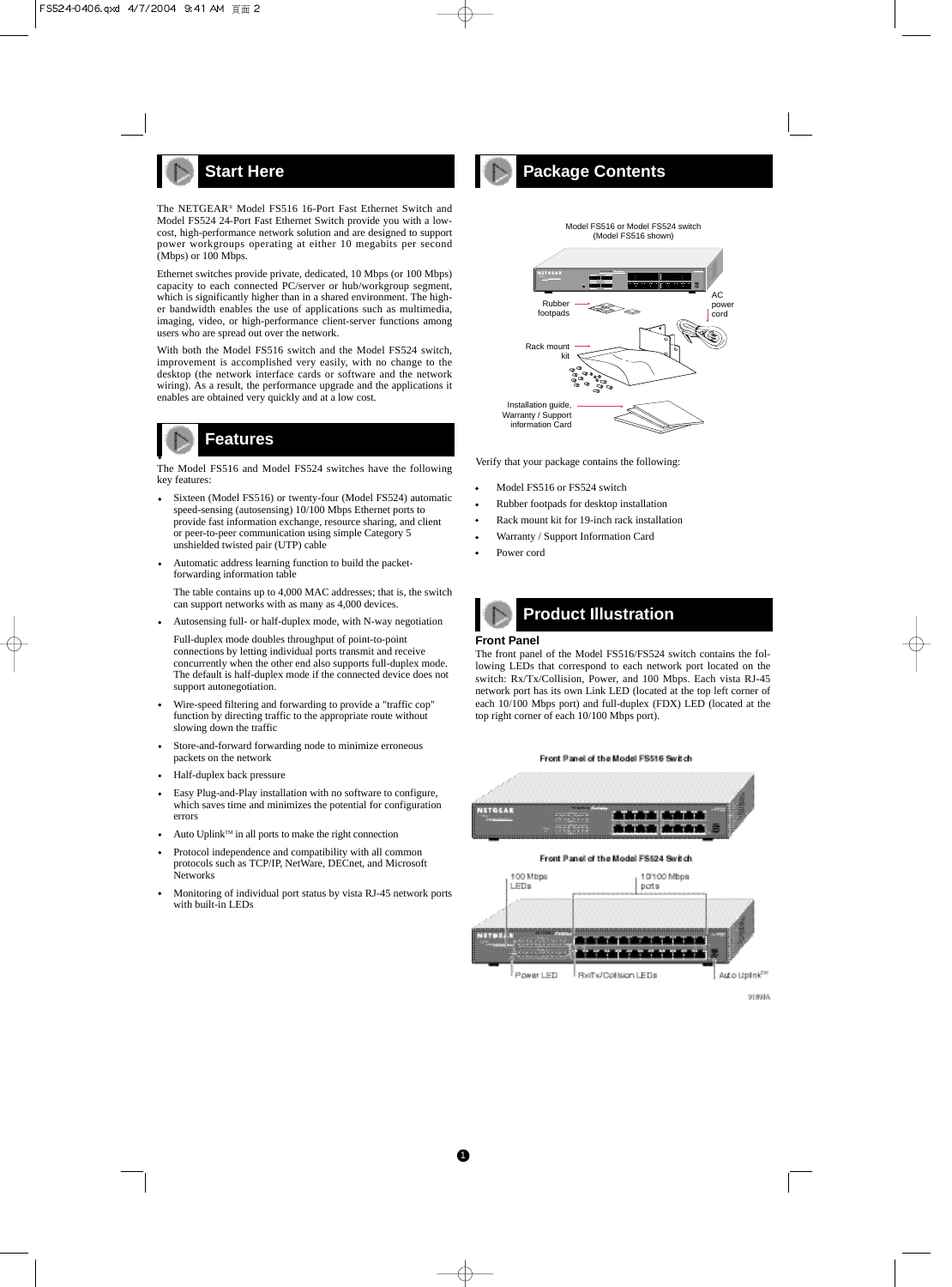# **LEDs**

The table below describes the activity of the LEDs.

| Label               | Color                    | Activity        | Description                                                                                                                                                                                                            |
|---------------------|--------------------------|-----------------|------------------------------------------------------------------------------------------------------------------------------------------------------------------------------------------------------------------------|
| Power               | Green                    | On              | Power is supplied to the hub.                                                                                                                                                                                          |
|                     |                          | Off             | Power is disconnected.                                                                                                                                                                                                 |
| Rx/Tx/<br>Collision | <b>Blinking</b><br>Green |                 | Packet transmission or reception is<br>occurring on the port. The blinking<br>action corresponds to the number of<br>packets that are transmitted or<br>received.                                                      |
|                     | Yellow                   | <b>Blinking</b> | Data collision is occurring on the<br>port. The blinking corresponds to the<br>number of collisions. When a collision<br>occurs, the connected device pauses<br>and transmits again after waiting a<br>specified time. |
| 100 Mbps            | Green                    | On              | The port is operating in 100 Mbps<br>mode.                                                                                                                                                                             |
|                     |                          | Off             | The port is operating in 10 Mbps<br>mode.                                                                                                                                                                              |
| Link                | Green                    | On              | A valid link is established on the port.                                                                                                                                                                               |
|                     |                          | Off             | A link is not established on the port.                                                                                                                                                                                 |
| <b>FDX</b>          | Green                    | On              | The port is operating in full-duplex<br>mode.                                                                                                                                                                          |
|                     |                          | Off             | The port is operating in half-duplex<br>mode.                                                                                                                                                                          |

# **RJ-45 Network Ports with Built-in LEDs**

All ports on the switch are 10/100 Mbps capable autosensing Ethernet ports. Each port supports only unshielded twisted pair (UTP) cable using an 8-pin RJ-45 plug. Each port uses RJ-45 connectors that have two LEDs-the Link LED and the FDX LED.



# **Applications**

The Model FS516/FS524 switch is designed to provide flexibility in configuring your network connections. Each switch can be used as a standalone device or can be used with 10 Mbps or 100 Mbps hubs or other interconnection devices in various configurations. The configuration examples in this section illustrate the integration of the switches in network environments of all sizes and types. These examples include a network of a few workstations connected to a printer or a segmented network with multiple users or workgroups and other networking devices.

# **Desktop Switching**

The Model FS516/FS524 switch is used as a desktop switch to build a small network that enables users to have 100 Mbps access to a file server. If a full-duplex adapter card is installed in the server or PC, a 200 Mbps connection is possible on the port where the server or PC is connected.



# **Prepare the site 1**

Before you begin installing your switch, prepare the installation site. Make sure your operating environment meets the operating environment requirements of the equipment.

| Characteristic       | Requirement                                                                                                                                                          |  |
|----------------------|----------------------------------------------------------------------------------------------------------------------------------------------------------------------|--|
| Temperature          | Ambient temperature between $0^{\circ}$ and $40^{\circ}$ C<br>(32° and 104° F).<br>No nearby heat sources such as direct<br>sunlight, warm air exhausts, or heaters. |  |
| Operating humidity   | Maximum relative humidity of 90%,<br>noncondensing.                                                                                                                  |  |
| Ventilation          | Minimum 2 inches (5.08 cm) on all sides for<br>coolina.<br>Adequate airflow in room or wiring closet.                                                                |  |
| Operating conditions | At least 6 feet (1.83 m) to nearest source of<br>electromagnetic noise (such as photocopy<br>machine).                                                               |  |
| Power                | Adequate power source within 6 feet<br>(1.83 m).                                                                                                                     |  |

### **Install the Switch 2**

To install your switch on a flat surface, you do not need any special tools. Be sure the switch is positioned with at least 2 inches of space on all sides for ventilation.

To install the switch in a rack, first attach the mounting brackets to the side of the switch. Insert the screws provided in the rack mount kit through each bracket and into the bracket mounting holes in the switch. Tighten the screws with a #1 Phillips screwdriver to secure each bracket. Align the mounting holes in the brackets with the holes in the rack and insert two pan-head screws with nylon washers through each bracket and into the rack. Tighten the screws with a #2 Phillips screwdriver to secure the switch in the rack.

# **Connect the Devices 3**

Before connecting the switch, be sure you review "Applications" for information about determining the appropriate configuration for your networking needs. Refer to the following steps and illustration when connecting the switch. Each of the steps has a corresponding reference number in the illustration.

To connect devices to the switch:

**1. Connect the devices to the 10/100 Mbps ports on the switch, using Category 5 UTP cable and an RJ-45 plug.**

**Note:** Ethernet specifications limit the cable length between your PC or server and the switch to 328 feet (100 meters) in ÷ length.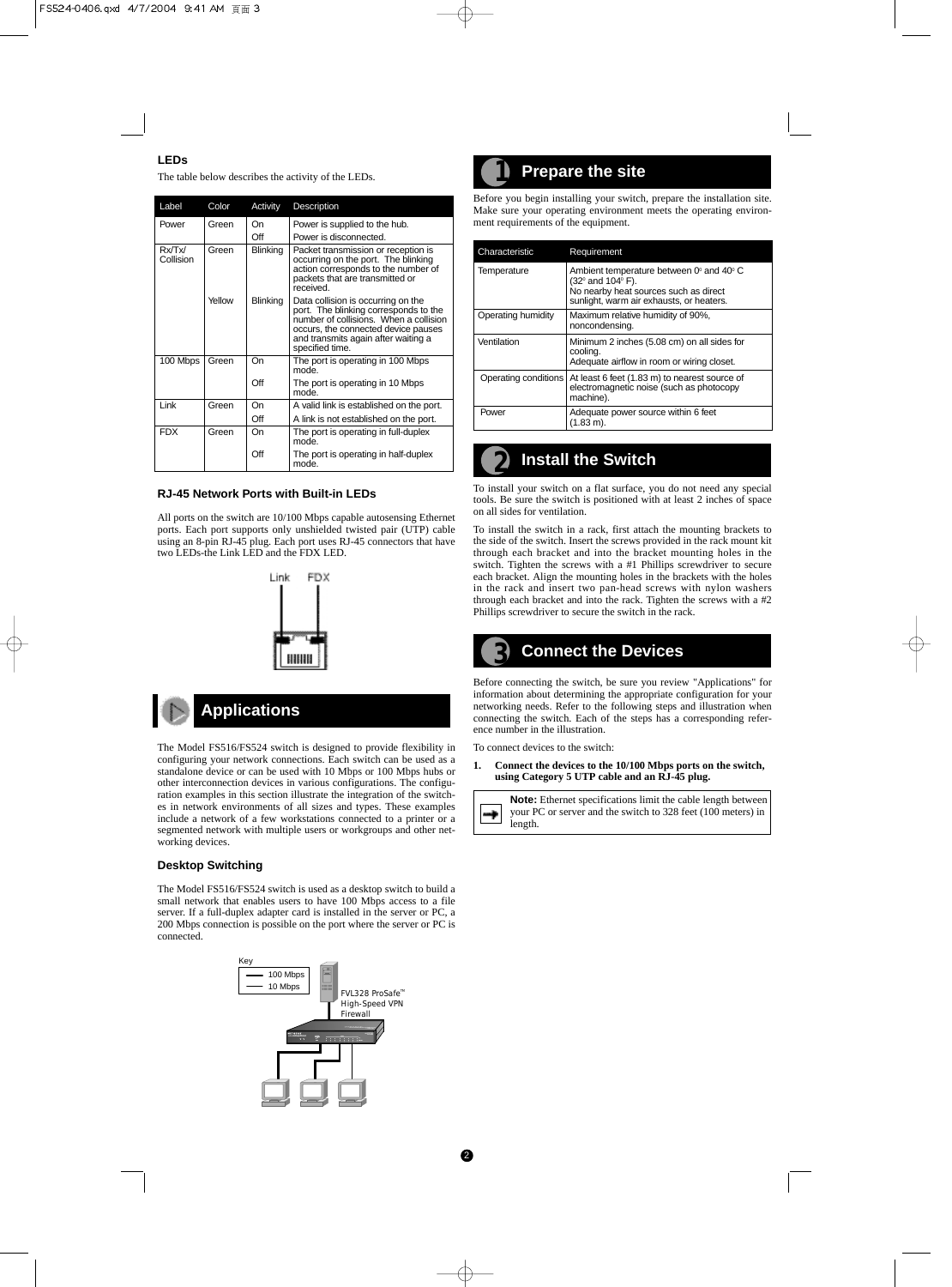**2. Connect one end of the AC power cord cable to the power outlet on the rear panel of the switch and the other end of the AC power cord to the wall outlet.**



# **Auto Uplink™**

The Auto Uplink technology that NETGEAR has included in this product will automatically sense whether the straight-through cable plugged into any port should have a normal connection, e.g.connecting to a PC; or an uplink connection, e.g. connecting to a router, switch , or hub. That port will then configure itself to the correct configuration. This feature also eliminates the need to worry about crossover cables, as Auto Uplink will accommodate either type of cable to make the right connection.

┿

**Note:** Auto Uplink will compensate for setting uplink connections, and crossover or straight-through cables. Using Auto Uplink to create multiple paths between any two network devices will disable your network.

# **RJ-45 Connector**

The RJ-45 connector (shown in the illustration with an RJ-45 plug) is used to connect workstations, hubs, and switches through unshielded twisted pair cable. The RJ-45 connector accepts four-pair Category 3 (10 Mbps) or Category 5(100 Mbps) UTP cable.



| 1<br>Input Receives Data +<br>Output Transmits Data +<br>$\overline{2}$<br>Input Receives Data -<br>Output Transmits Data -<br>3<br>Output Transmits Data +<br>Input Receives Data + | <b>RJ-45</b><br><b>Connector</b><br>Pin<br><b>Assignment</b> | <b>Normal Assignment</b> | <b>Uplink Assignment</b> |
|--------------------------------------------------------------------------------------------------------------------------------------------------------------------------------------|--------------------------------------------------------------|--------------------------|--------------------------|
|                                                                                                                                                                                      |                                                              |                          |                          |
|                                                                                                                                                                                      |                                                              |                          |                          |
|                                                                                                                                                                                      |                                                              |                          |                          |
|                                                                                                                                                                                      | 6                                                            | Output Transmits Data -  | Input Receives Data -    |
| Not used<br>Not used<br>4,5,7,8                                                                                                                                                      |                                                              |                          |                          |

**Note:** Auto Uplink will automatically determine which ۰ assignment is needed to make the right link.

# **4 Connect Hubs at 10/100 Mbps**

When power has been applied to the switch:

- The green Power LED on the front panel is on.  $\bullet$
- The green Link LED on each connected port is on.

When the switch is connected and operating, refer to the table in "LEDs" for information about the LEDs and their activity.

# **Troubleshooting Information**

| Symptom                                                                   | Cause                                                                                                                | <b>Solution</b>                                                                                                                                                                                                                                                                                                     |  |
|---------------------------------------------------------------------------|----------------------------------------------------------------------------------------------------------------------|---------------------------------------------------------------------------------------------------------------------------------------------------------------------------------------------------------------------------------------------------------------------------------------------------------------------|--|
| Power LED is<br>off                                                       | No power is<br>received at<br>the switch                                                                             | Check the power cord connections for<br>the switch and the connected device.<br>Check for a defective adapter card,<br>cable, or port by testing them in an<br>alternate environment where all<br>products are functioning.<br>Make sure all cables used are correct<br>and comply with Ethernet<br>specifications. |  |
| Link LED is off<br>or intermittent                                        | Port<br>connection<br>is not<br>functioning                                                                          | Check the crimp on the RJ-45<br>connectors and make sure that the<br>plug is properly inserted and locked<br>into the port at both the switch and<br>the connecting device.<br>Make sure all cables used are<br>correct and comply with Ethernet<br>specifications.                                                 |  |
| One or more<br>components<br>are<br>malfunctioning                        | Not all<br>system<br>components<br>are properly<br>installed                                                         | Test the components in an alternate<br>environment where all other<br>components are functioning properly.                                                                                                                                                                                                          |  |
| A segment or<br>device is not<br>recognized as<br>part of the<br>network. | One or more<br>devices are<br>not properly<br>connected,<br>or cabling<br>does not<br>meet<br>Ethernet<br>guidelines | Verify that the cabling is correct. Be<br>sure all cable connectors are<br>securely positioned in the required<br>ports. Make sure all devices are<br>connected to the network.<br>Equipment may have been<br>accidentally disconnected.                                                                            |  |
| Rx/Tx/Collision<br>LED is blinking<br>vellow.                             | Collisions<br>are occurring<br>on the<br>connected<br>segment                                                        | This situation is normal in Ethernet<br>operation when ports/segments are<br>configured for half-duplex mode.                                                                                                                                                                                                       |  |

# $\bullet$